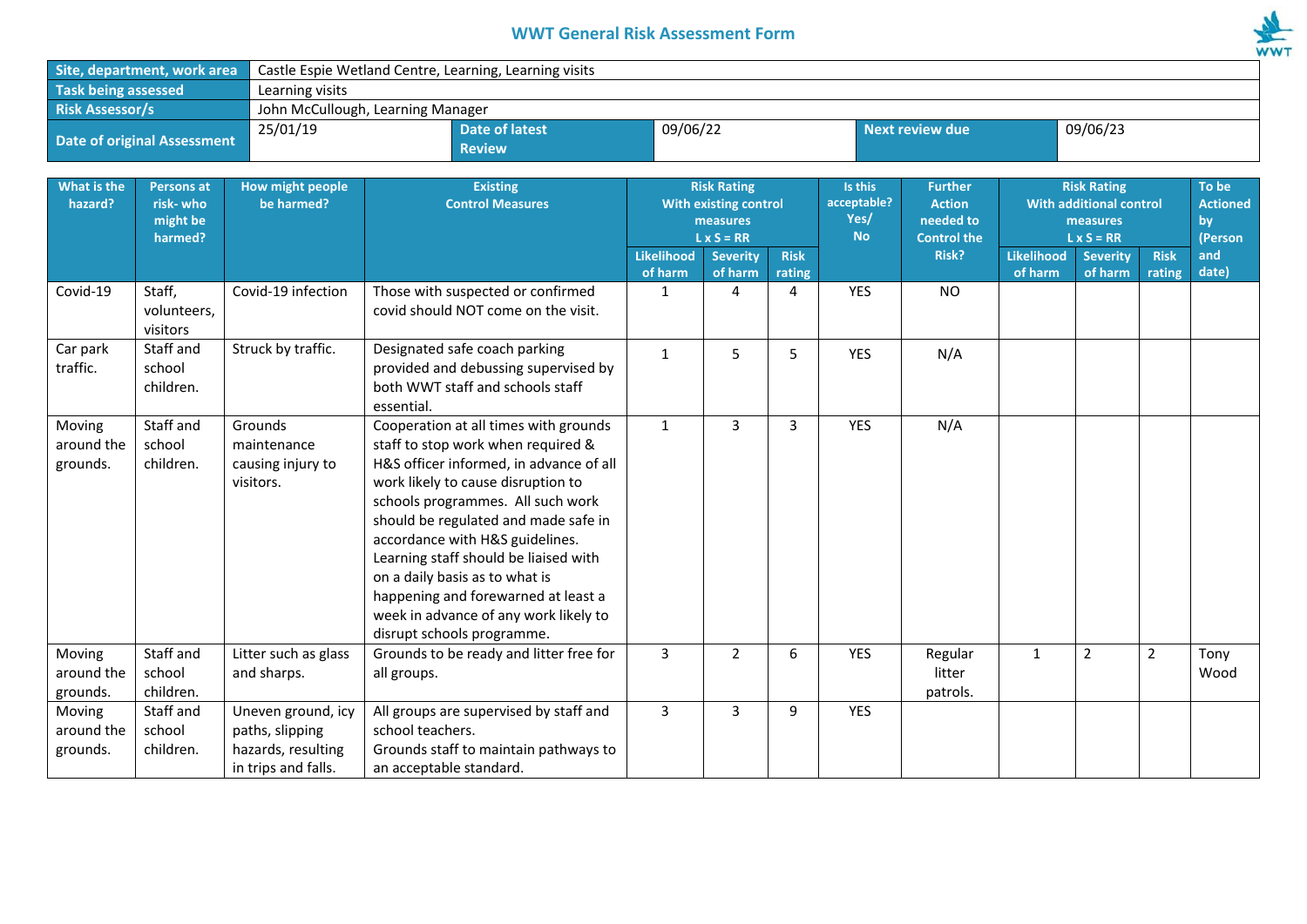| What is the<br>hazard?         | <b>Persons at</b><br>risk-who<br>might be<br>harmed? | How might people<br>be harmed?                                                               | <b>Existing</b><br><b>Control Measures</b>                                                                                                                                                                                                                                                                                                                                                                                                                                                       |                   | <b>Risk Rating</b><br>Is this<br>acceptable?<br><b>With existing control</b><br>Yes/<br>measures<br><b>No</b><br>$L \times S = RR$ |             | <b>Risk Rating</b><br><b>Further</b><br><b>With additional control</b><br><b>Action</b><br>needed to<br>measures<br><b>Control the</b><br>$L \times S = RR$ |       |                   |                 | To be<br><b>Actioned</b><br>by<br>(Person |              |
|--------------------------------|------------------------------------------------------|----------------------------------------------------------------------------------------------|--------------------------------------------------------------------------------------------------------------------------------------------------------------------------------------------------------------------------------------------------------------------------------------------------------------------------------------------------------------------------------------------------------------------------------------------------------------------------------------------------|-------------------|------------------------------------------------------------------------------------------------------------------------------------|-------------|-------------------------------------------------------------------------------------------------------------------------------------------------------------|-------|-------------------|-----------------|-------------------------------------------|--------------|
|                                |                                                      |                                                                                              |                                                                                                                                                                                                                                                                                                                                                                                                                                                                                                  | <b>Likelihood</b> | <b>Severity</b>                                                                                                                    | <b>Risk</b> |                                                                                                                                                             | Risk? | <b>Likelihood</b> | <b>Severity</b> | <b>Risk</b>                               | and<br>date) |
| Moving                         | Staff and                                            | Debris and low                                                                               | Paths, structures and foliage should be                                                                                                                                                                                                                                                                                                                                                                                                                                                          | of harm<br>1      | of harm<br>3                                                                                                                       | rating<br>3 | <b>YES</b>                                                                                                                                                  |       | of harm           | of harm         | rating                                    |              |
| around the<br>grounds.         | school<br>children.                                  | hanging branches<br>or potentially<br>dangerous foliage<br>or structures.                    | monitored and assessed for risk by<br>grounds staff and H&S officer.<br>Dangerous and potentially dangerous<br>obstructions or hazards should be<br>dealt with immediately.<br>All groups are supervised by staff and<br>school teachers.                                                                                                                                                                                                                                                        |                   |                                                                                                                                    |             |                                                                                                                                                             |       |                   |                 |                                           |              |
| Contact<br>with<br>water.      | Staff and<br>school<br>children.                     | Drowning.<br>Hypothermia<br>Cold water shock<br>Secondary<br>drowning (water<br>inhalation). | Verbal warnings are given by WWT<br>Learning staff, signage is also evident<br>as are life rings at appropriate areas.<br>Where possible, areas of risk are<br>cordoned off. All groups are<br>supervised by staff and school<br>teachers. Areas of potential risk<br>highlighted to staff and avoided all<br>together if possible.<br>Water bodies designed and managed<br>to give a clear water's edge/<br>delineation.<br>Water bodies risk assessed.<br>Wearing of suitable footwear by all. | $\mathbf{1}$      | 5                                                                                                                                  | 5           | <b>YES</b>                                                                                                                                                  |       |                   |                 |                                           |              |
| Contact<br>with<br>water.      | Staff and<br>school<br>children.                     | Waterborne<br>diseases/Pond<br>dipping.                                                      | Verbal warnings are given by WWT<br>staff and hand washing facilities are<br>provided and supervised after contact<br>with potentially infectious elements.                                                                                                                                                                                                                                                                                                                                      | $\mathbf{1}$      | 5                                                                                                                                  | 5           | <b>YES</b>                                                                                                                                                  |       |                   |                 |                                           |              |
| Contact<br>with<br>collection. | Staff and<br>school<br>children.                     | Zoonotic Diseases.                                                                           | Verbal warnings are given by WWT<br>staff and hand washing facilities are<br>provided and supervised after contact<br>with potentially infectious elements.<br>Bird collection is monitored and faeces<br>removed prior to school visits. All<br>allergies will be documented by<br>schools on WWT booking form.                                                                                                                                                                                 | $\mathbf{1}$      | 5                                                                                                                                  | 5           | <b>YES</b>                                                                                                                                                  |       |                   |                 |                                           |              |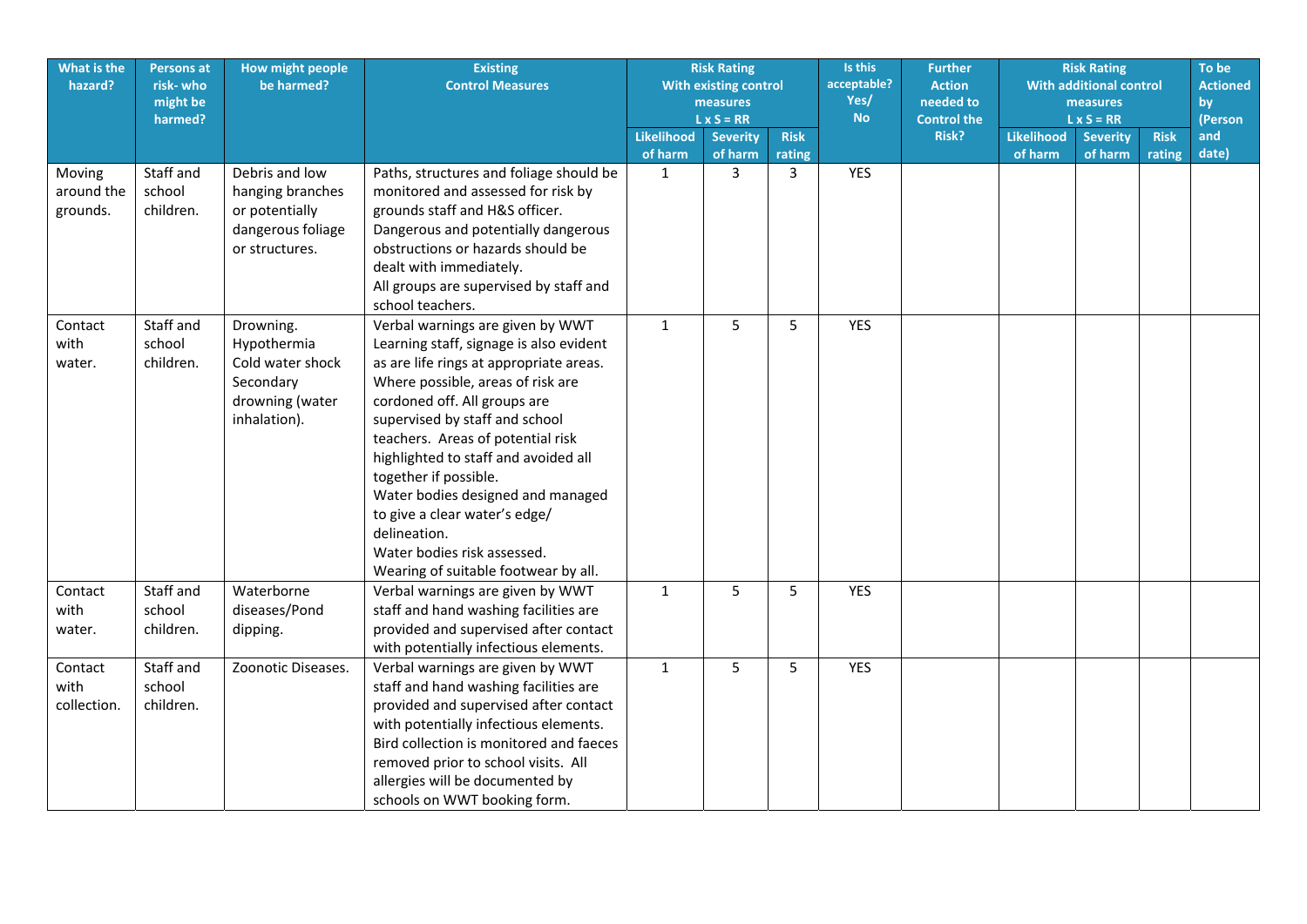| What is the<br>hazard?              | <b>Persons at</b><br>risk-who<br>might be<br>harmed? | How might people<br>be harmed?                                                                       | <b>Existing</b><br><b>Control Measures</b>                                                                                                                                                                                                                                                       | <b>Risk Rating</b><br>With existing control<br>measures |                            | Is this<br>Yes/<br><b>No</b><br>$L \times S = RR$ |            | <b>Further</b><br>acceptable?<br><b>Action</b><br>needed to<br><b>Control the</b>                                                                                                                                       |                              | <b>Risk Rating</b><br><b>With additional control</b><br>measures<br>$L \times S = RR$ |                       |                |
|-------------------------------------|------------------------------------------------------|------------------------------------------------------------------------------------------------------|--------------------------------------------------------------------------------------------------------------------------------------------------------------------------------------------------------------------------------------------------------------------------------------------------|---------------------------------------------------------|----------------------------|---------------------------------------------------|------------|-------------------------------------------------------------------------------------------------------------------------------------------------------------------------------------------------------------------------|------------------------------|---------------------------------------------------------------------------------------|-----------------------|----------------|
|                                     |                                                      |                                                                                                      |                                                                                                                                                                                                                                                                                                  | <b>Likelihood</b><br>of harm                            | <b>Severity</b><br>of harm | <b>Risk</b><br>rating                             |            | Risk?                                                                                                                                                                                                                   | <b>Likelihood</b><br>of harm | <b>Severity</b><br>of harm                                                            | <b>Risk</b><br>rating | and<br>date)   |
| Feeding<br>the birds.               | Staff and<br>school<br>children.                     | Grain<br>handling/Feeding<br>birds. Allergic<br>reactions.                                           | Verbal warnings are given by WWT<br>staff and hand washing facilities are<br>provided and supervised after contact<br>with potentially infectious elements.<br>All allergies will be documented by<br>schools on WWT booking form. School<br>teachers to carry appropriate medical<br>provision. | $\mathbf{1}$                                            | 5                          | 5                                                 | <b>YES</b> |                                                                                                                                                                                                                         |                              |                                                                                       |                       |                |
| Contact<br>with flora<br>and fauna. | Staff and<br>school<br>children.                     | Insect bites, stings,<br>cuts and abrasions,<br>ingestion of<br>fungi/berries and<br>food allergies. | First aid staff and appropriate<br>equipment always available. All<br>allergies will be documented by<br>schools on WWT booking form. School<br>teachers to carry appropriate medical<br>provision.                                                                                              | $2^{\circ}$                                             | $\overline{4}$             | 8                                                 | <b>YES</b> |                                                                                                                                                                                                                         |                              |                                                                                       |                       |                |
| Using<br>outdoor<br>play areas.     | Staff and<br>school<br>children                      | Falls, trips,<br>abrasions against<br>from play<br>structures.                                       | A separate risk assessment is available<br>for all play structures. Children to be<br>supervised at all times by both WWT<br>staff and school staff.                                                                                                                                             | $\mathbf{3}$                                            | 4                          | 12                                                | <b>YES</b> | On wet or<br>frosty days<br>the play<br>area could<br>be avoided<br>if surfaces<br>were<br>deemed<br>unsafe. All<br>structures<br>could be<br>monitored<br>and safety<br>records<br>documented<br>on a weekly<br>basis. | $\mathbf{1}$                 | 4                                                                                     | 4                     | Tony<br>Woods. |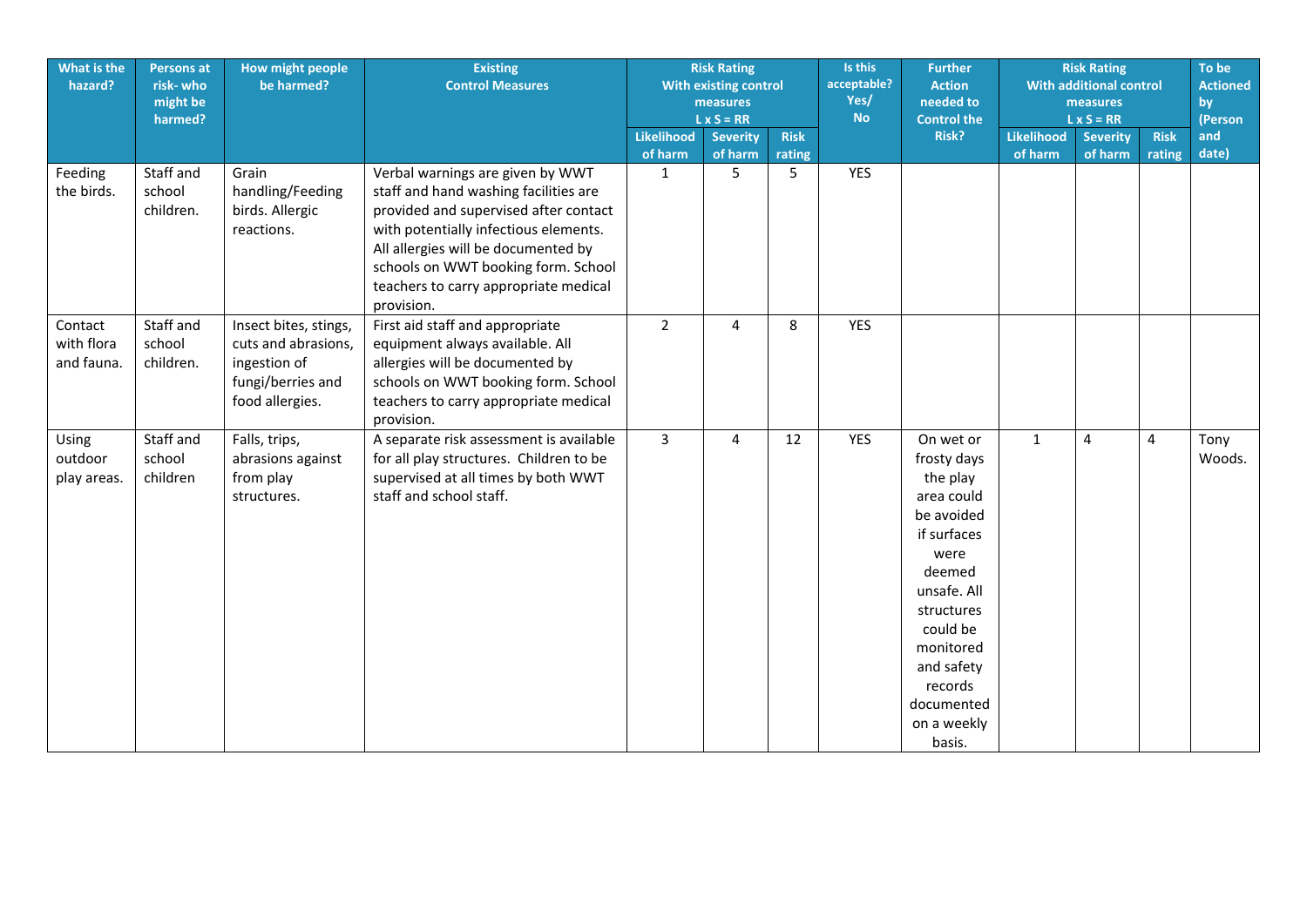| What is the<br>hazard?                       | <b>Persons at</b><br>risk-who<br>might be<br>harmed? | How might people<br>be harmed?                                                                        | <b>Existing</b><br><b>Control Measures</b>                                                                                                                                                                                                                                            | <b>Risk Rating</b><br>With existing control<br>measures<br>$L \times S = RR$ |                            | Is this<br>acceptable?<br>Yes/<br><b>No</b> | <b>Further</b><br><b>Action</b><br>needed to<br><b>Control the</b> | <b>Risk Rating</b><br><b>With additional control</b><br>measures<br>$L \times S = RR$ |                              |                            | To be<br><b>Actioned</b><br>by<br>(Person |              |
|----------------------------------------------|------------------------------------------------------|-------------------------------------------------------------------------------------------------------|---------------------------------------------------------------------------------------------------------------------------------------------------------------------------------------------------------------------------------------------------------------------------------------|------------------------------------------------------------------------------|----------------------------|---------------------------------------------|--------------------------------------------------------------------|---------------------------------------------------------------------------------------|------------------------------|----------------------------|-------------------------------------------|--------------|
|                                              |                                                      |                                                                                                       |                                                                                                                                                                                                                                                                                       | <b>Likelihood</b><br>of harm                                                 | <b>Severity</b><br>of harm | <b>Risk</b><br>rating                       |                                                                    | <b>Risk?</b>                                                                          | <b>Likelihood</b><br>of harm | <b>Severity</b><br>of harm | <b>Risk</b><br>rating                     | and<br>date) |
| Working<br>outside.                          | Staff and<br>school<br>children                      | Adverse weather<br>conditions. Severe<br>flooding, heavy<br>snow, high winds<br>and storm damage.     | Schools staff to ensure appropriate<br>clothing is worn for their visit. Shelter<br>to be provided by WWT. In case of<br>severe/dangerous weather conditions,<br>centre/areas to be closed with realistic<br>notice given if possible and at the<br>discretion of the centre manager. |                                                                              | 5                          | 5.                                          | <b>YES</b>                                                         |                                                                                       |                              |                            |                                           |              |
| Use of<br>rooms and<br>indoor<br>facilities. | Staff and<br>school<br>children                      | Injuries caused by<br>room facilities such<br>as fixtures, fittings,<br>and educational<br>materials. | Rooms should be clean and furniture,<br>electrical appliances, educational<br>materials and toilet facilities should be<br>monitored and dealt with<br>appropriately if shortcomings or faults<br>are discovered.                                                                     | 3                                                                            | 3                          | 9                                           | <b>YES</b>                                                         |                                                                                       |                              |                            |                                           |              |
| <b>Staffing</b>                              | School<br>children<br>and<br>vulnerable<br>adults.   | The variety of risks<br>to both minors and<br>vulnerable adults<br>which can occur.                   | All WWT staff are vetted and cleared<br>through the relevant policing policy. It<br>is incumbent on schools to make sure<br>all similar checks are carried out on<br>their staff.                                                                                                     |                                                                              | 5                          | 5.                                          | <b>YES</b>                                                         |                                                                                       |                              |                            |                                           |              |